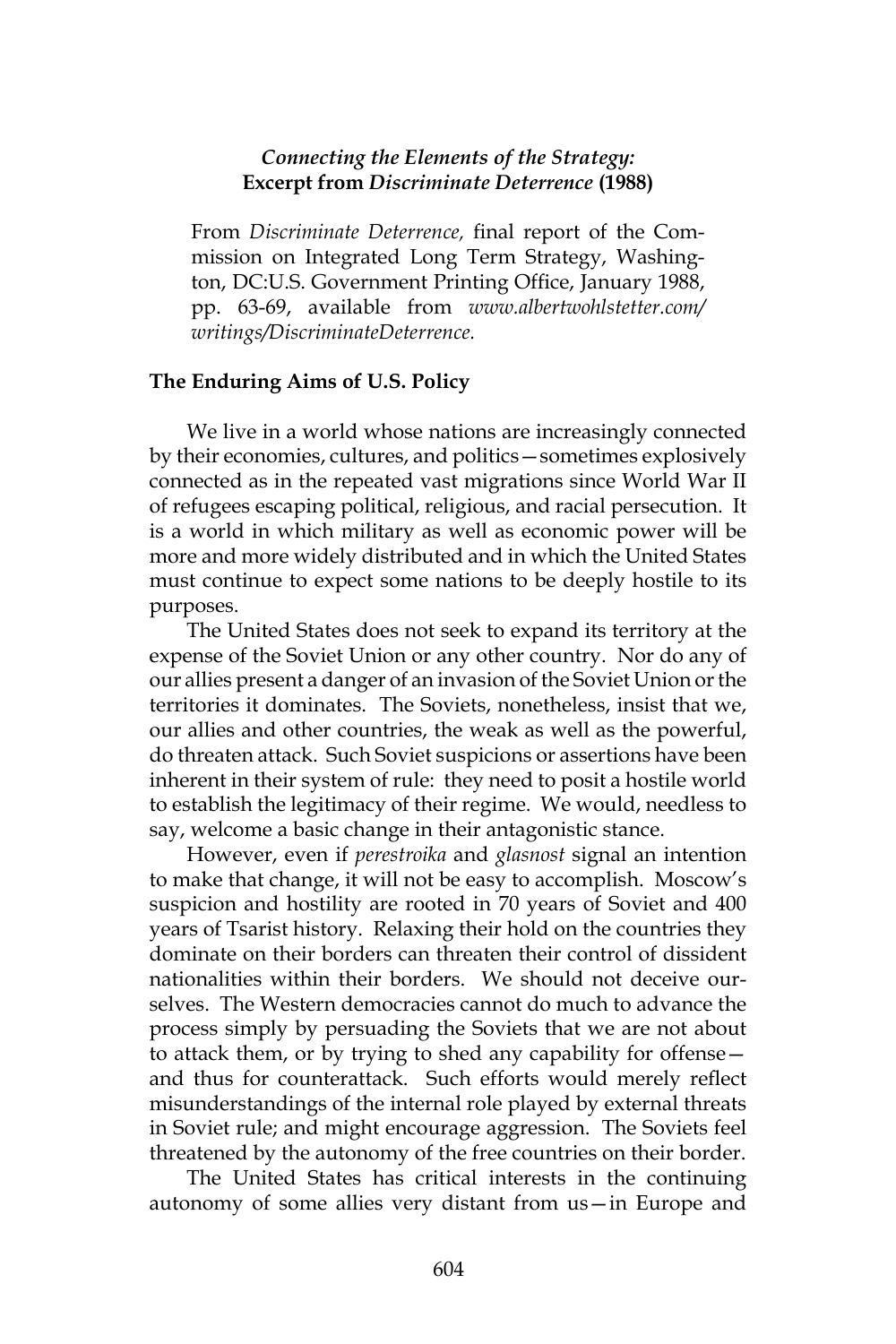the Mediterranean, in the Middle East and Southwest Asia, in East Asia and the Pacific, and in the Western Hemisphere. We use bases, ports and air space in helping these allies defend themselves and one another. In some cases, where the danger to them from an adversary close by is especially great, it has been a durable element of U.S. strategy to deploy our forces forward. We do this, however, at the invitation of allies who are sovereign and independent of us and on conditions that they name. They can always ask us to leave. In some cases they have; and unlike the Soviets, we have always complied.

The fact that we lead sovereign allies who can differ from us in their interests in various circumstances and places has direct implications for defense; it means that even where there are gathering but ambiguous signs of danger to our common interests, getting a cohesive allied response and bringing it to bear in time to block the danger may be difficult. A dictator, or an involuntary coalition dominated by a dictatorship, has less trouble in preparing to launch military operations. And the Soviets are not, and will not be, the only danger to our interests.

In the changing environment of the next 20 years, the U.S. and its allies, formal and informal, will need to improve their ability to bring force to bear effectively, with discrimination and in time to thwart any of a wide range of plausible aggressions against their major common interests—and in that way to deter such aggressions.

We need to bring a longer view to the necessary day-to-day decisions on national security. The next two decades are likely to exhibit sharp discontinuities as well as gradual changes with effects that are cumulatively revolutionary: major new military powers, new technology, new sources of conflict and opportunities for cooperation. To cope with these changes, we will need versatile and adaptive forces.

# **An Integrated Strategy**

Because our problems in the real world are connected and because budgets compel trade-offs, we need to fit together strategies for a wide range of conflicts: from the most confined, lowest intensity and highest probability to the most widespread, apocalyptic and least likely. We want the worse conflicts to be less likely, but that holds only if our weakness at some higher level—or the lack of a higher level response that democratic leaders would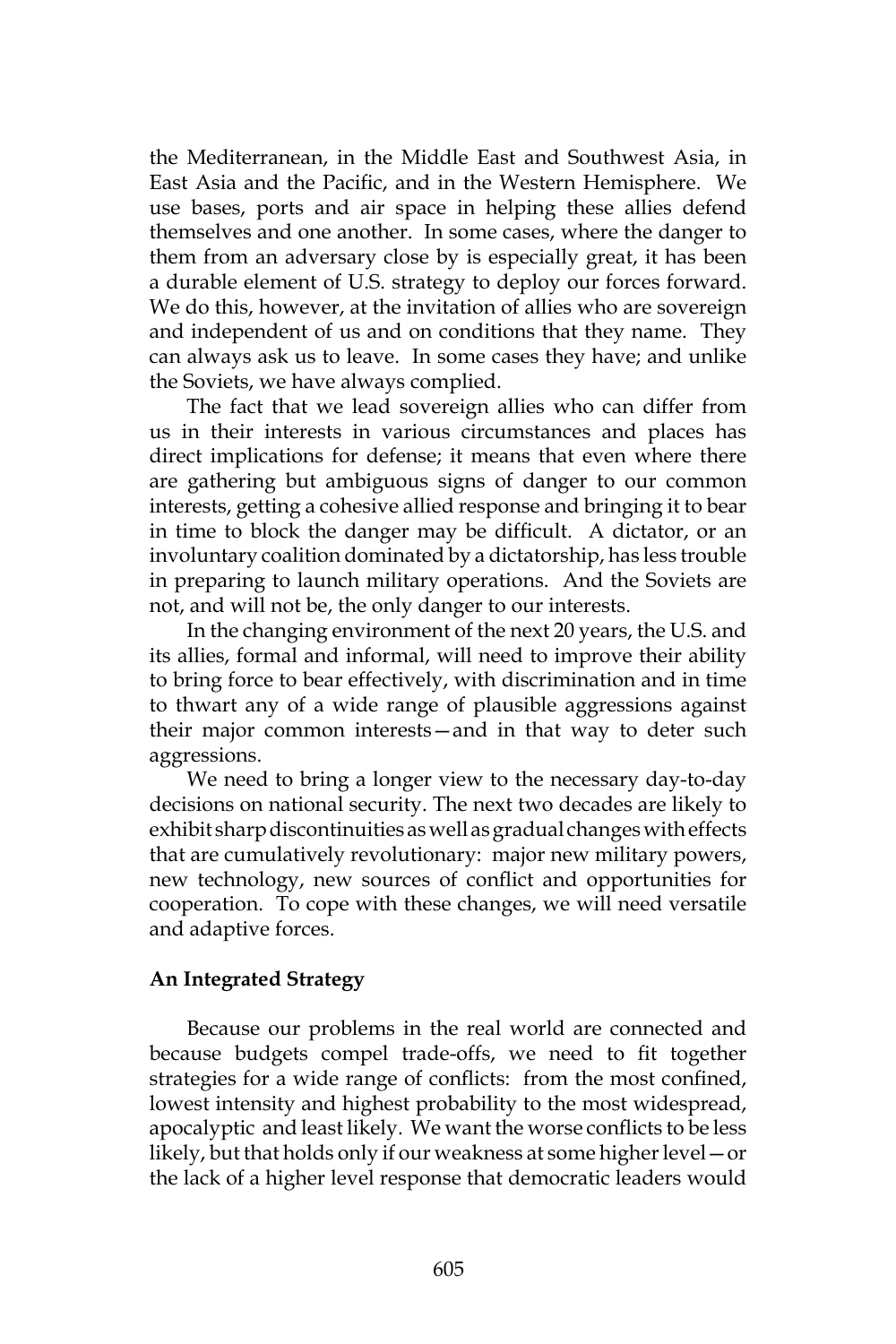be willing to use—does not invite such raising of the ante. For genuine stability, we need to assure our adversaries that military aggression at any level of violence against our important interest will be opposed by military force.

More violent wars grow out of less violent ones, and locally confined aggression (e.g., a Soviet invasion of the Persian Gulf) could drastically alter the correlation of forces. And one cannot completely separate "internal" and "external" conflicts. The shadow of Soviet intervention could affect the outcome of an internal succession crisis in Iran for example. (In the past the Soviets have used a puppet "Free Azerbaijan" to cloak their preparations for intervention in Iran and Eastern Turkey, which they appear to regard as strategically linked). Even terrorism can have a large effect on our ability to meet greater dangers by destabilizing vulnerable allies, dividing allies from each other, and dividing public opinion at home.

Policy statements on deterring and on fighting aggression should fit together. We cannot dissuade an attacker if he believes we are not willing as well as able to fight back. Our will is called into question by frequent statements about "mutual deterrence" that imply that we want the Soviets to be able to deter the United States unless the United States has been attacked. Such statements undermine the essential pledge that we will use conventional, and if they fail, nuclear weapons in response to a Soviet attack directed solely at an ally. Similarly, the Soviet leadership might be misled by statements, heard in Europe, that even winning a conventional war would be "unacceptable." If such statements mean that fighting with nuclear weapons would do less harm to civilians than precisely delivered conventional weapons, or that such conventional weapons would cause "more harm to civilians than World War II," they are plainly wrong. If they mean that the West would be unwilling to use either non-nuclear or nuclear weapons, then they suggest we would not respond at all and so erode our ability to deter an attack. The issue is about how effectively to deter a non-nuclear or a nuclear attack. We and our allies would rather deter than defeat an aggression, but a bluff is less effective and more dangerous in a crisis than the ability and will to use conventional and, if necessary, nuclear weapons with at least a rough discrimination that preserves the values we are defending.

Offense and defense (both active and passive) complement each other at any level of conflict. Just as our offensive capabilities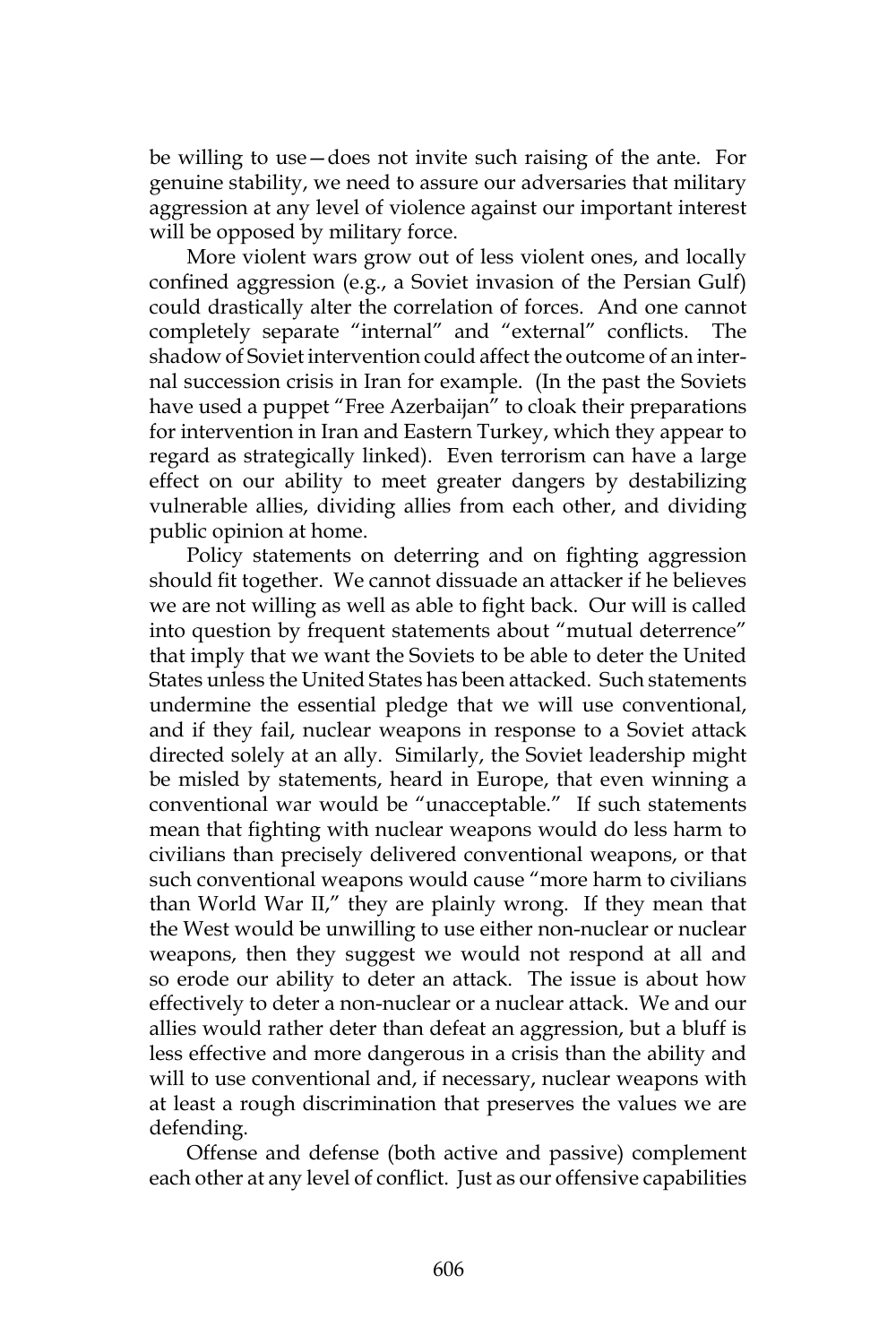can discourage an adversary from concentrating to penetrate defenses, so active defense and passive defenses (such as concealment and mobility) are mutually reinforcing.

Decisions on military systems are interconnected and ought not to be dealt with piecemeal. The connections must be reflected in arms negotiations, in force planning and in the definition of military "requirements" during the acquisition process.

# **The Need to Consider a Wider Range of More Plausible, Important Contingencies**

Alliance policy and weapons modernization…have focused largely on the two extreme contingencies of a massive Warsaw Pact conventional attack and an unrestrained Soviet nuclear attack aimed at widespread military targets, doing mortal damage. The first contingency diverts allied attention from obligations underlying the basic premise of the Alliance—that an attack on one possibly vulnerable ally is an attack on all—and it ignores the Soviet interest in inducing other allies to opt out. The second contingency assumes the Soviets would have little concern about inviting their own self-destruction, since it would leave us no incentive to exercise discrimination and restraint.

However, Soviet military planners have shown an awareness that if the Politburo uses military force, it has a strong incentive to do so selectively and keep the force under political control. They do not want their nuclear attack to get in the way of their invading forces or destroy what is being taken over. And above all, they do not want to risk the destruction of the Soviet Union. They recognize as revolutionary for the nature of war the ongoing revolution in microelectronics which makes possible the strategic use of nonnuclear weapons. Their 40 years of investment in protecting their national command system, as well as their careful attention to the wartime uses of space and other means of command and control, show they are serious about directing force for political ends and keeping it under control. If we take the extreme contingencies as the primary basis for planning, we will move less rapidly toward a more versatile, discriminating and controlled capability.

It will always be possible to slip mindlessly toward such an apocalypse, so we will always need to deter the extreme contingencies. But it does not take much nuclear force to destroy a civil society. We need to devote our predominant effort to a wide range of more plausible, important contingencies.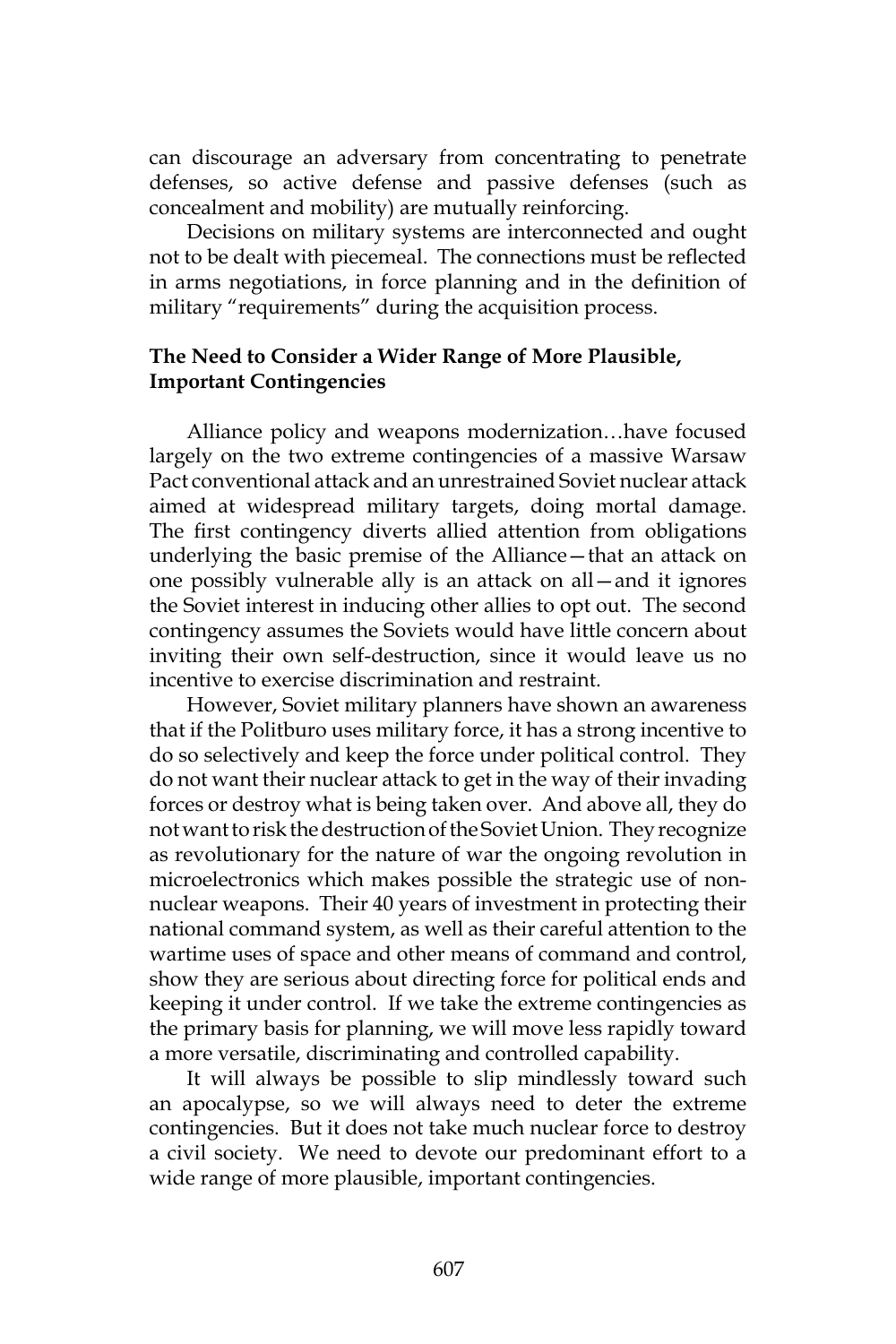#### **Changes in the Security Environment**

Our central challenge since World War II has been to find ways, in formal and informal alliances with other sovereign states, to defeat and therefore deter aggression against our major interests at points much closer to our adversaries than to us. "Military balances," i.e., matching numbers of NATO and Warsaw Pact tanks, guns, anti-tank weapons, etc. (even adjusted for qualitative differences in technology) fail to reveal the problem. The issue is not simply one of distance, but of timely political access en route to and in a threatened area, and of getting cohesive, preparatory responses by sovereign allies in answer to ambiguous signs of gathering danger.

The Atlantic Alliance has a problem of cohesion. In dealing with countries like Nicaragua or Libya, it is perhaps not surprising that the allies differ in how they conceive their interests. But even on NATO's flanks and in the Persian Gulf, where the vital interests of our European allies in blocking a Soviet takeover are more direct and massive than ours, the problem has been worsening. In recent base negotiations, Spain and Portugal have shown little concern for their role in reinforcing Turkey or allied forces in the Gulf. And some NATO countries on the Northern Flank, with small military forces of their own, have opposed measures that would help timely reinforcement for themselves; they justify this opposition on the farfetched grounds that the Soviets need reassurance that they will not be the victims of an unprovoked attack. The increasing number of European advocates of "Non-Offensive Defense" would carry reassurance further by eschewing all "offensive" weapons. That would not prevent enemy attack, but it would prevent counterattacking.

While our timely access has deteriorated sharply since the 1950s, the Soviets have used their internal lines of communication to improve greatly their ability to bring conventional force to bear quickly at points on their periphery and have systematically improved their access to air space and bases near their periphery. As a result, in some vital theaters such as the Persian Gulf, their ability to bring force to bear has improved dramatically while ours has declined in absolute terms. In the next 20 years and in other theaters of conflict, increasingly well equipped smaller powers as well as new major military powers are likely to give us still stronger incentives to develop a more versatile and discriminate force.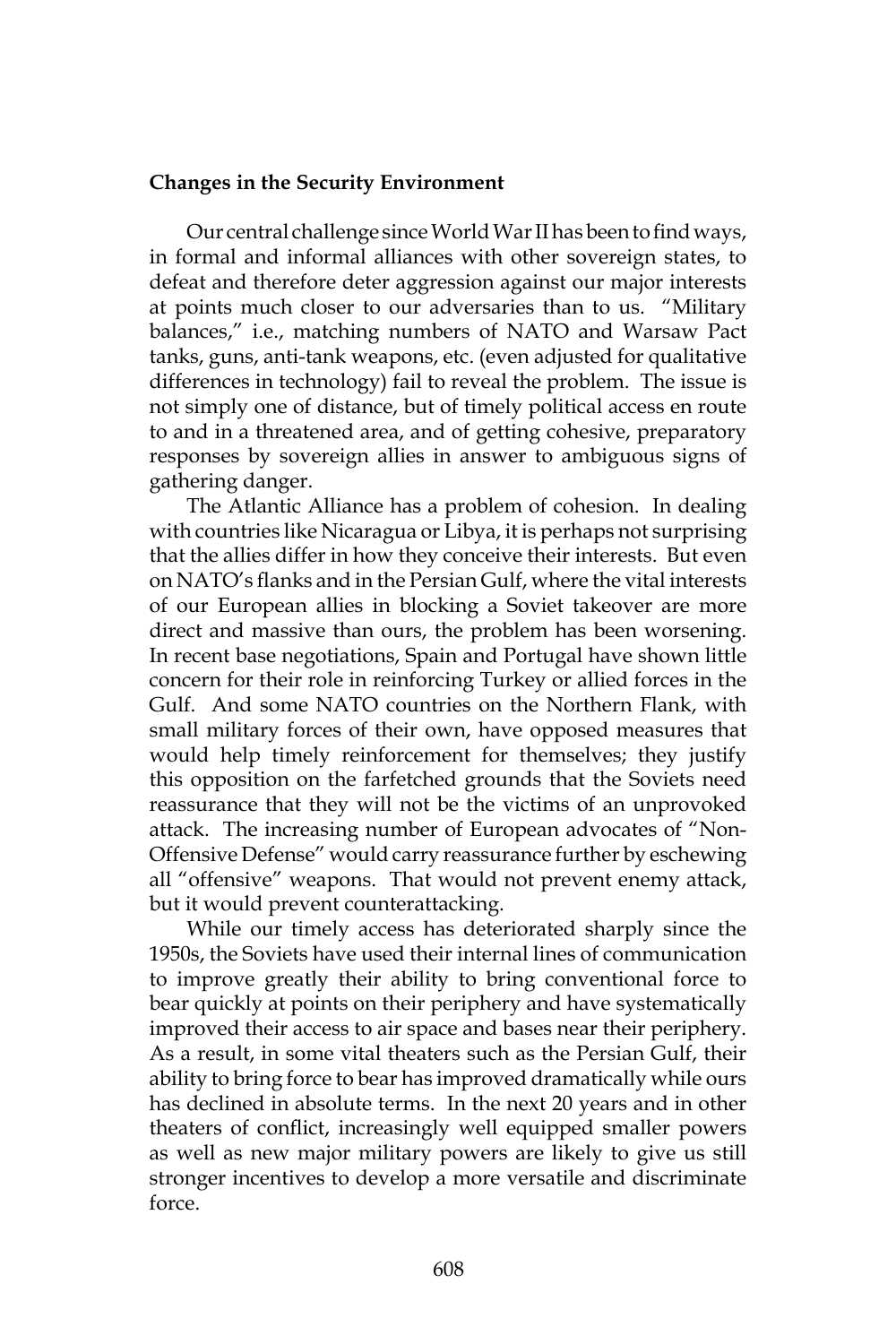We have developed a variety of precise weapons, both long and short range, and have taken important steps to improve the robustness and effectiveness of our command, control, communications and intelligence as well as the training of our forces. Cumulative advances in microelectronics have already had a revolutionary impact on the possibility of increasing the effectiveness of attacks on military targets while confining effects largely to these targets. The advances have enormously improved the possibilities of large scale battle management and the maintenance of political control. In the next decade or two, they will do so even more. Most importantly, these cumulative changes have made a single, or a few, nonnuclear weapons effective for many missions previously requiring thousands of nonnuclear weapons, or nuclear ones.

As stated elsewhere in this report, we would depend heavily on space systems for the control and direction of our conventional forces needed to defeat a Soviet invasion, and the Soviets would use their own satellites as an essential support for their invasion. Each side would have strong reasons to defend its own space system and to degrade the other side's.

The dynamism of our private sector gives us an inherent advantage in realizing the benefits offered by the new technologies. Nevertheless, we and our allies have often lagged in actually fielding the capabilities needed to meet the increasingly formidable dangers presented by the growing strength of the Soviets and other potential antagonists.

### **Wars on the Soviet Periphery and in the Third World**

We and the Soviets will have very large incentives to exploit the greater effectiveness and discrimination of conventional weapons afforded by the new information technologies and to confine destruction so as to give the other side a stake in keeping destruction within bounds. If nuclear weapons were used, both sides would have even larger incentives to rely on technologies of control, since losing control then would be most disastrous. Both sides have devoted growing efforts to ensure the survivability of their command and control under wartime conditions.

The equipment, training, uses of intelligence, and methods of operation we have developed mainly for contingencies involving massive worldwide attacks by the Soviet Union do not prepare us very well for conflicts in the Third World. Such conflicts are likely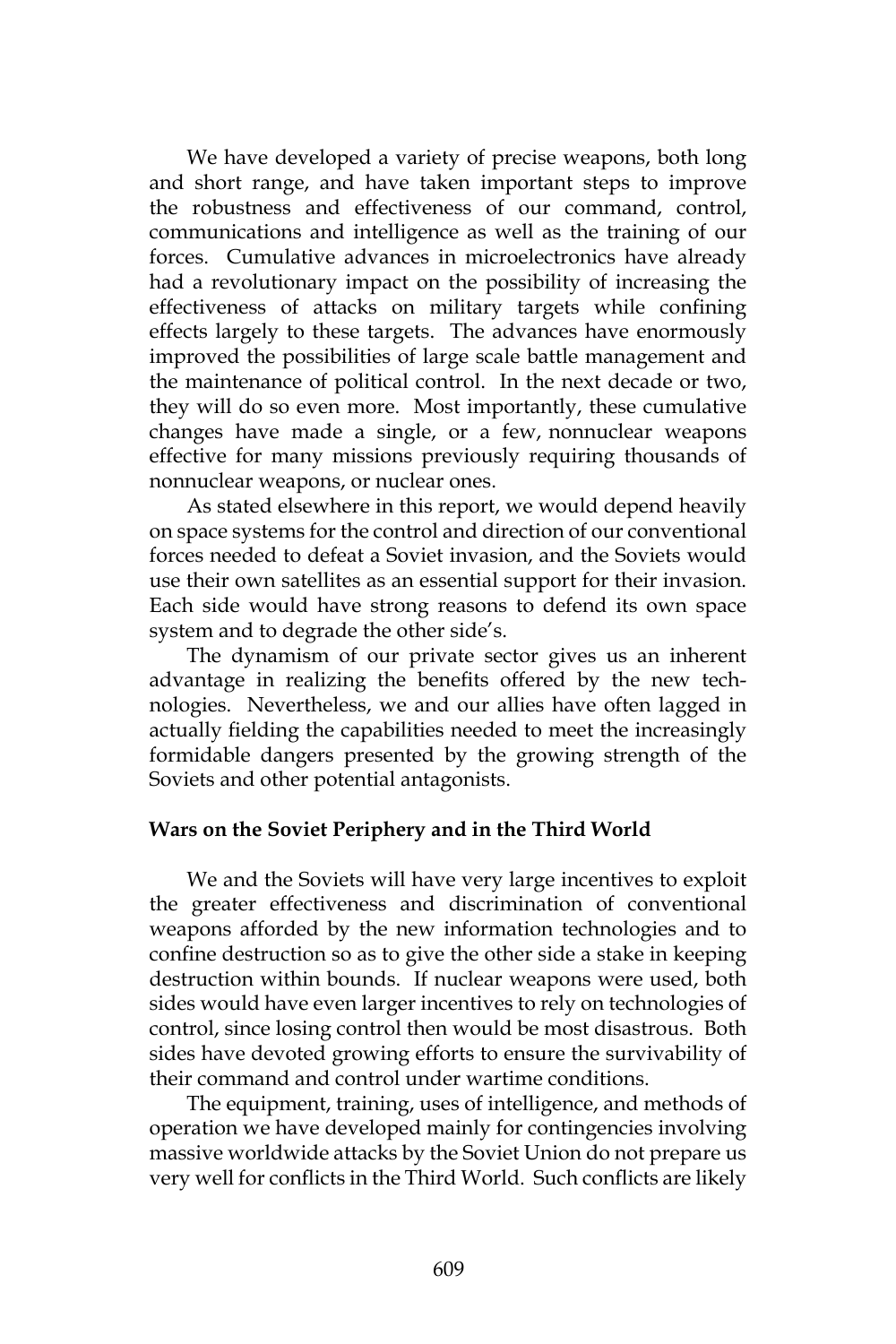to feature terrorism, sabotage, and other "low intensity" violence. Assisting allies to respond to such violence will put a premium on the use of some of the same information technologies we find increasingly relevant for selective operations in higher intensity conflicts. The need to use force for political purposes and to discriminate between civilian and legitimate targets is even more evident here. In particular, we will need optical and electronic intelligence, communications and control, and precise delivery of weapons so as to minimize damage to noncombatants. We will need advanced technologies for training local forces. These will be important both for obtaining local political support and support in the United States and elsewhere in the West.

The Northern and Southern Flanks of NATO are more weakly defended than the Center. Both are of critical importance for the Center's defense, but both suffer from political problems which inhibit reinforcement in a timely manner. Defense of the Northern Flank depends critically on rapid reinforcement from the U.S. and the rest of NATO; yet increased restrictions on U.S. and NATO activities in Norway limit our ability to bring force to bear quickly in defense of the region. In the south, Turkey is of key importance both in the defense of U.S. and other naval forces in the Eastern Mediterranean and defense of our interests in the Persian Gulf. Turkey's critical importance should be recognized by increasing security assistance from the U.S. and from other members of NATO as well as countries such as Japan that have a vital interest in the areas Turkey would help to defend.

In the Persian Gulf itself, the great distances and political difficulties involved in obtaining timely access must be overcome to mount a credible defense of the region. Improvements in technology, and a greater allied willingness to share the political risks of getting such access, would greatly improve our ability to deter attacks.

Both South Korea and Japan will be increasingly able to defend themselves against a conventional invasion. The U.S. presence in both countries works to discourage possible dangers, such as Soviet (or Chinese) intervention or use of nuclear weapons, and should be continued, not least because it is also of great importance in increasing our capability to deal in a timely way with threats elsewhere in the Western Pacific.

It has long been the policy of the Atlantic Alliance that if non-nuclear force proves inadequate, we must be prepared to use nuclear force to stop a conventional invasion. But this force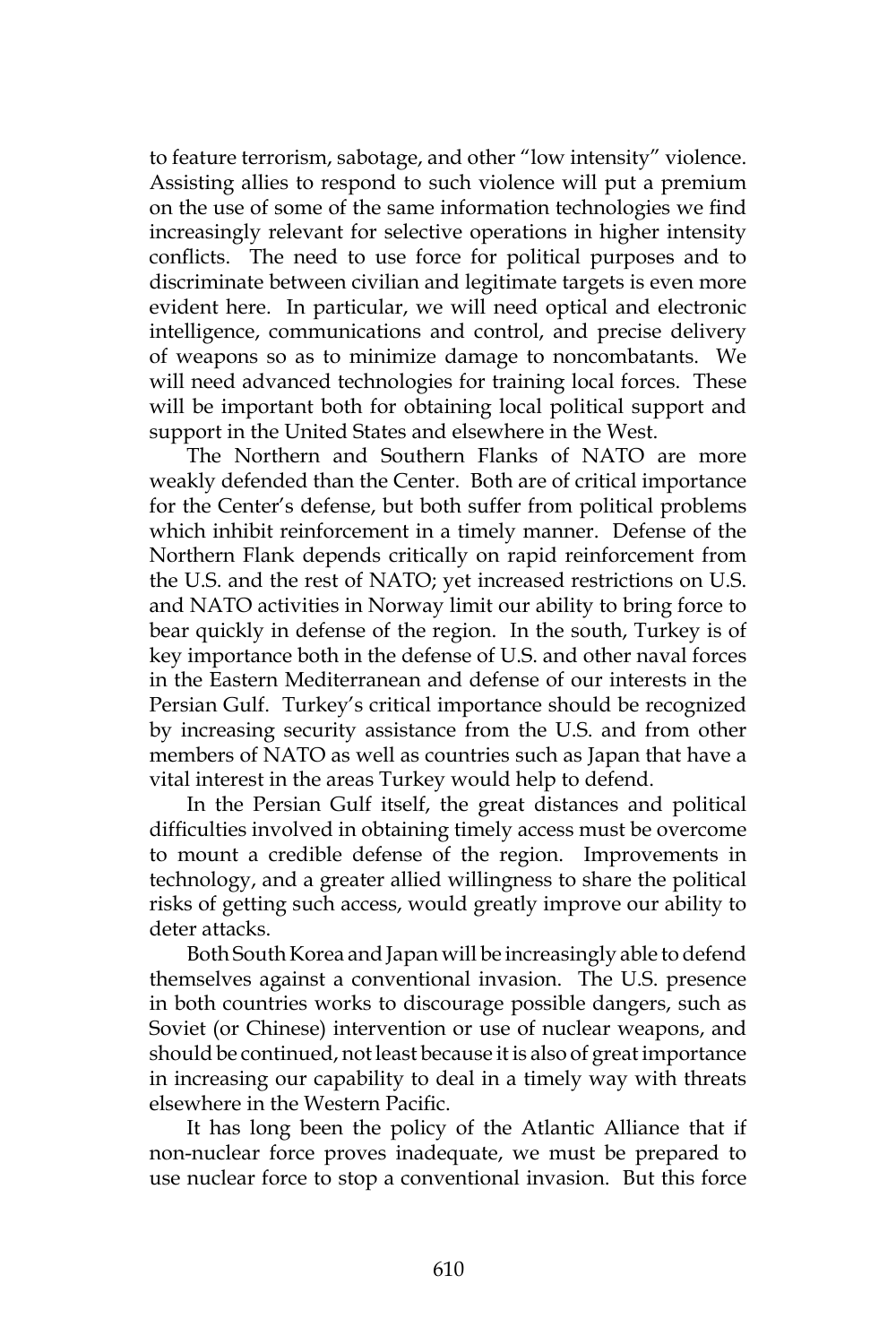should be effective and discriminate—kept under control rather than a suicidal bluff. We need in any case the ability to deter plausible nuclear attacks on U.S. and allied forces. This should include a large role in defending common interests outside national boundaries and outside Alliance boundaries where, as in the Persian Gulf, allied critical interests clearly coincide with our own. A larger nuclear role in the defense of other European allies, which has been suggested for the British and French, will require, as in our own case, an effective and discriminate nuclear force capable of use to defeat a Soviet invasion into allied territory. The French and British now have options to move in that direction.

### **The Coherent Use of Resources for Security**

We have lagged in fielding weapons systems needed to cope with the increasingly capable forces of the Soviet Union and lesser adversaries of the Third World. As the Packard Commission has stressed, this lag has to do with cumbersome and unstable acquisition and R&D funding procedures and the lack of adequate and early testing. To overcome this lag, we should turn to faster prototyping and testing of systems that would make our forces more versatile and discriminate.

Equally important, however, will be clearly defined "requirements" that are related to a coherent national strategy. "Requirements" guided by a long-term strategy are critical to getting the most out of a given budget.

The increasingly widespread latent dangers with which we and our allies must cope do not justify the belief that we can safely hold our defense budget level, much less reduce it. However, if tighter budgets impose an increase in risks, we should, for the near term, accept a greater risk of the unlikely extreme attacks, in order to bring about a reduced risk of the more probable conflicts, both now and in the future. Instead of giving priority to buying various types of large "platforms," we should seek continued improvement in the sensors and command, control and intelligence systems which can multiply the effectiveness of our ships and aircraft. And we must provide the resources needed to maintain the training, morale, and excellence in leadership of the men and women in the armed forces.